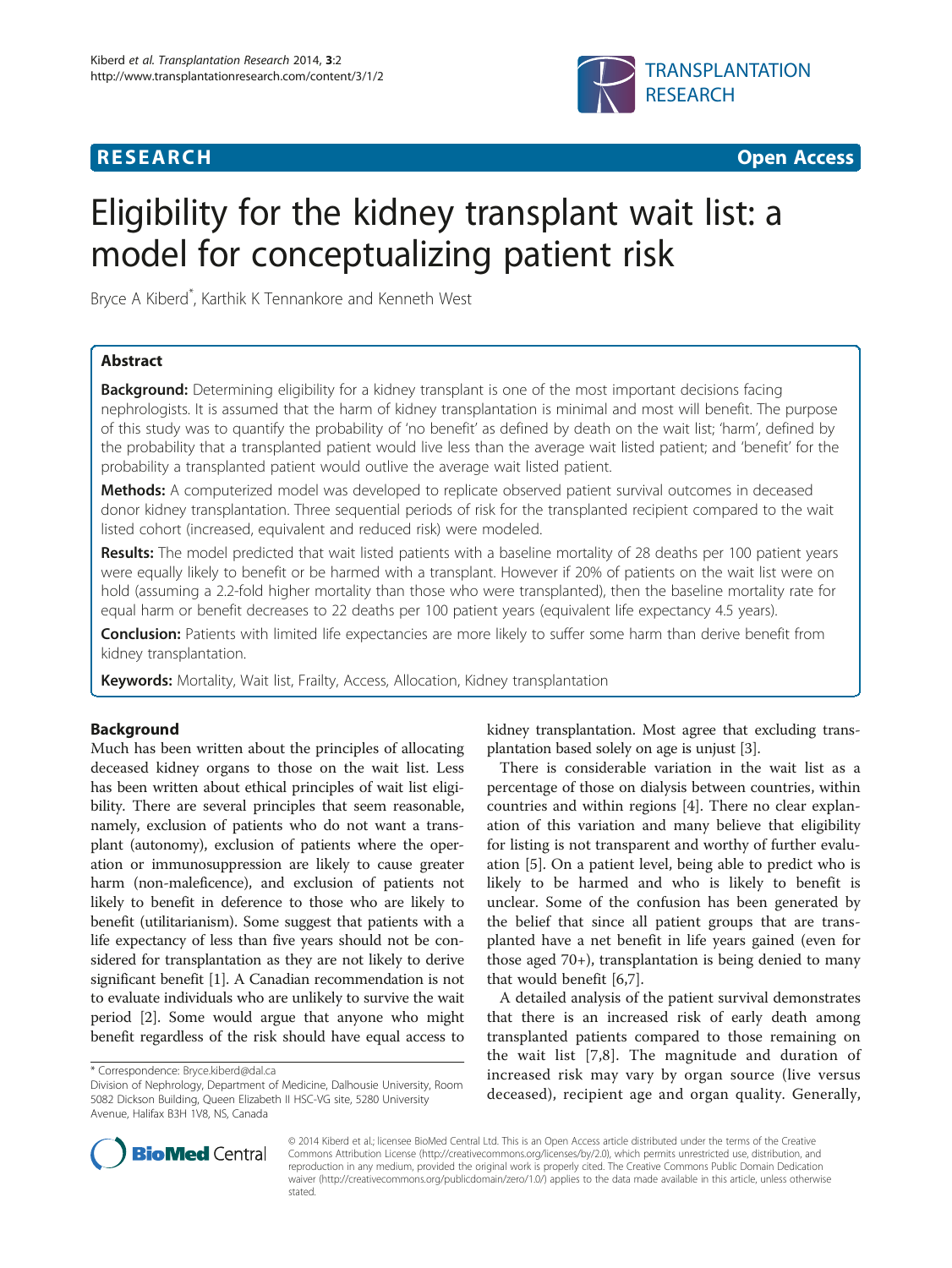<span id="page-1-0"></span>the period of increased risk is < six months. Since most patients survive the first six months, transplantation appears to benefit most.

However there are several caveats that bear scrutiny. Many on the transplant wait list are on hold and these patients are not transplanted. Those on hold/inactive have recently been shown to have a 2.2-fold greater risk of death than those who are active [[9\]](#page-5-0). Since earlier studies did not adjust for this, the net benefit has been significantly overestimated. In addition, high wait list mortality coupled with long wait times means that a significant proportion will die on the wait list [\[10](#page-5-0)]. For those that die or are removed from the list, there will be needless expense and intrusiveness of evaluation and retesting annually without benefit. Lastly, even though the period of increased risk is relatively short (< six months), the time to equal percent survival (intersection of the two survival curves), and equal cumulative life years is progressively longer. For example, in elderly patients aged 70+, the period to equal risk was 125 days, but the time to equivalent percent survival was  $> 1.5$  years [\[7](#page-5-0)]. No study has calculated the time to equivalent life years (area under the curves), which likely occurs > 2.5 years post transplantation in patients with higher mortality rates. Theoretically, patients who are on the list can have no benefit (die on the list), be harmed (receive a transplant but die before those who were never transplanted), or benefit (receive a transplant and outlive wait listed patients). It is mathematically possible to derive the likelihood an individual is to terminate in one of these outcomes ('no benefit', 'harm', and 'benefit') based on their inherent mortality rate. The purpose of this study is to examine how likely it is that a patient will be harmed compared to benefit assuming all patients expose themselves to an initial increased risk with transplantation. Rather than calculate a net benefit in life years, the premise is that there will be a mortality rate, above which, those who are transplanted are more likely to be harmed than to benefit on a proportion basis. Arguably, individuals with such a high mortality rate should not proceed to transplantation.

# Methods

Previous observational studies which have examined age stratified cohorts of patients on the wait list have calculated the net benefit of transplantation by comparing survival of those transplanted to those who remained on the list. The analysis assumed that those transplanted and those remaining on the wait list were equivalent patients. The calculation of net benefit assumed that that the comparator group (versus the transplanted group) remained on the wait list until death [\[6](#page-5-0)-[8\]](#page-5-0). Patients put on hold were not transplanted but remained in the wait listed cohort and those that were removed from the list for illness were censored. The study by Rao et al., specifically examined an older cohorts of patients aged 70+ years [[7\]](#page-5-0). In their study, the four year survival was 51% for the wait list cohort and 66% for the transplant cohort; however, the survival for the transplant cohort was inferior to the wait list cohort up until 1.5 to 2 years post follow up. To describe this phenomenon, they demonstrate an initial period of increased mortality risk that gradually tapers to a reduced relative mortality for the transplant cohort over time relative to the non-transplant cohort. It is not clear from their methods, but they likely assumed mortality rates were stable in their long-term calculation of net benefit.

For this paper's model, we assume there are three periods of relative risk: a period of increased risk (for the first 0.2 years), a period of equal risk for the remaining first year, and a period of reduced mortality risk for the transplanted cohort relative to the wait list group after one year. Relative risks were generated to model actual survival with time to equal percentage survival between 1.5 to 2 years, and overall survival of 66% for transplanted patients and 51% survival for those on the list at year 4 (Figure 1) as demonstrated by the actual survival for the cohort described by Rao et al. [[7\]](#page-5-0). The survival model assumed a simple exponential decline and mortality rates (MR) in deaths per 100 patient years were converted to a survival probability:

 $(exp^{\wedge}(-MR^*t))$ , where t is equal to time in years.

We found that assuming an increased risk period of 0.2 years with a relative risk of 2.26, followed by 0.8 years of equivalent risk and then a reduced risk of 0.44 produced a four year survival of 66% for the transplanted cohort and 51% for the wait list cohort, with a time to equal percent survival of 1.6 years.

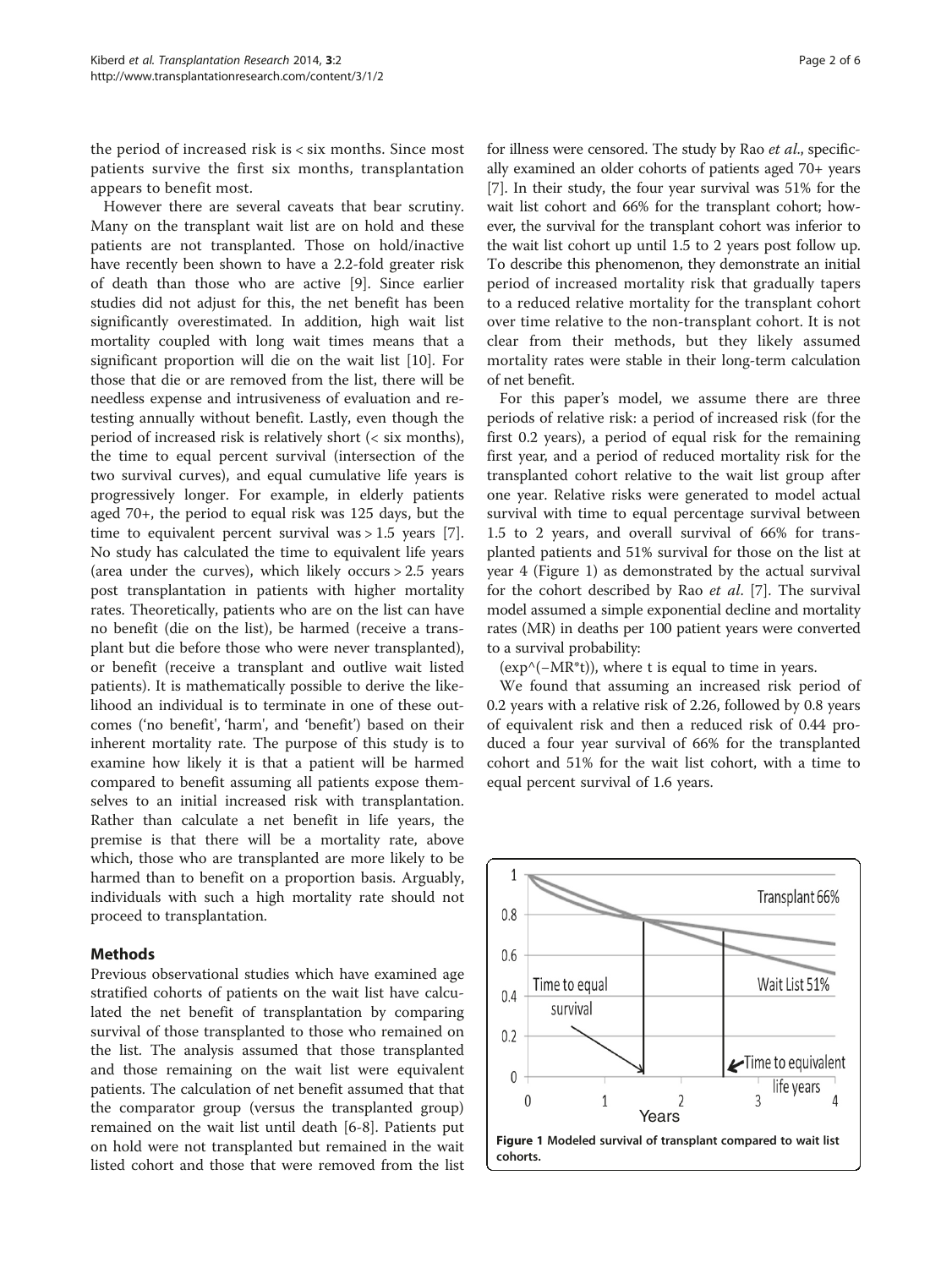To explore other cohorts, we did not assume that patients were of a certain age but rather examined theoretical cohorts with similar mortality rates and compared survival assuming a group was transplanted and a group remained on the wait list until death. This initial analysis assumes all are equivalent candidates, none are on hold and there are no drop outs. A range of mortality rates (deaths per 100 patient years) was then examined in increments of five starting at 15 and progressing to 35 deaths per 100 patient years. We assumed that mortality rates were fixed over time for individuals with the same baseline mortality rate. For each death rate, the time to equal cumulative life years was calculated as the time at which the area under the survival curves for the wait list cohort and transplant cohort was equal (Figure [1](#page-1-0)). This time was calculated by integrating the area under the survival curves (see Additional file [1](#page-5-0)). The percent survival in the transplanted group at the time of equal cumulative life years was used to determine the transition from 'harm' to 'benefit'. To simplify the baseline model, we assumed that all patients waited exactly two years on the list. In addition, analyses with three and four years on the wait list were performed. Figure 2 shows visually how the percentages for 'no benefit', 'harm' and 'benefit' were derived.

Unfortunately, some patients on the wait list are on hold and these have recently been shown to have 2.2-fold higher mortality rates [\[9\]](#page-5-0). Since hold patients are not transplanted but are averaged in with those that are eligible, those that are transplanted have a proportionately lower mortality rate. By including non-transplantable patients in the wait list cohort, previous estimates of the net benefit of transplantation are overestimates. In an additional sensitivity analysis, wait list inactivity was incorporated into the model. Adjustments were made to assume that 10% or 20% of the wait list were ineligible due to inactive status and the reference wait list



mortality was thereby reduced. This adjustment results in an increase in the mortality hazard ratio during the increased risk period and reduces the net benefit in the long term. For example, if 20% of the cohort is on hold, the true relative risk during the increased mortality risk period is 2.8 (versus 2.26) and the period of reduced relative mortality risk is 0.55 (versus 0.44) for those transplanted relative to the wait list cohort. Given the relatively small confidence interval for the increase risk of wait list mortality for those on hold (2.21, 95% confidence interval, 2.15, 2.28), an additional sensitivity analysis on the magnitude of this risk was not performed [[9\]](#page-5-0).

Another way of reporting survival is to estimate life expectancy rather than mortality rates. Based on our assumption of exponential decline in survival, life expectancy (area under the survival curve) is equal to 1/MR [\[10\]](#page-5-0).

# Results

Patients with higher mortality rates show an increasing likelihood of 'no benefit' and 'harm' and diminishing likelihood of 'benefit' (Table 1). Assuming a mortality rate of 35 deaths per 100 patient years, transplantation is slightly more likely to harm (29%) than benefit (21%), whereas the remaining 50% of the patients are predicted to die on the wait list. A mortality rate of 28 deaths per 100 patient years is the rate where 'harm' and 'benefit' have similar probability for transplanted patients.

Assuming that 20% of patients are inactive on the wait list with a 2.2-fold higher mortality rate, those that are actually transplanted have lower baseline mortality rates than the entire wait list reference cohort. Therefore the true reference population wait list also has a lower mortality rate. Table [2](#page-3-0) and Figure [3](#page-3-0) now show that at a mortality rate of 35 deaths per 100 patient years transplantation is predicted to cause harm (35%) 2.4 times more likely than benefit (15%). The mortality rate where the harm is equivalent to the benefit is now 22 deaths per 100 patient years. This roughly translates to a life expectancy of 4.5 years.

|                                          |  | Table 1 Relative percent of 'no benefit', 'harm', and |
|------------------------------------------|--|-------------------------------------------------------|
| 'benefit' assuming two-year waiting time |  |                                                       |

| <b>Mortality: deaths</b><br>per 100 patient<br>years (Life<br>expectancy) | No<br>benefit (%) <sup>a</sup> | Harm $(\%)$ | Benefit (%) | Ratio harm/<br>benefit |
|---------------------------------------------------------------------------|--------------------------------|-------------|-------------|------------------------|
| 15 (6.7 years)                                                            | 26                             | 22          | 52          | 0.43                   |
| 20 (5 years)                                                              | 33                             | 25          | 42          | 0.61                   |
| 25 (4 years)                                                              | 39                             | 27          | 33          | 0.83                   |
| 30 (3.3 years)                                                            | 45                             | 28          | 27          | 1.1                    |
| 35 (2.9 years)                                                            | 50                             | 29          | 21          | 1.4                    |

<sup>a</sup>Does not take into account removal off the wait list. Values were rounded and may not add to 100%.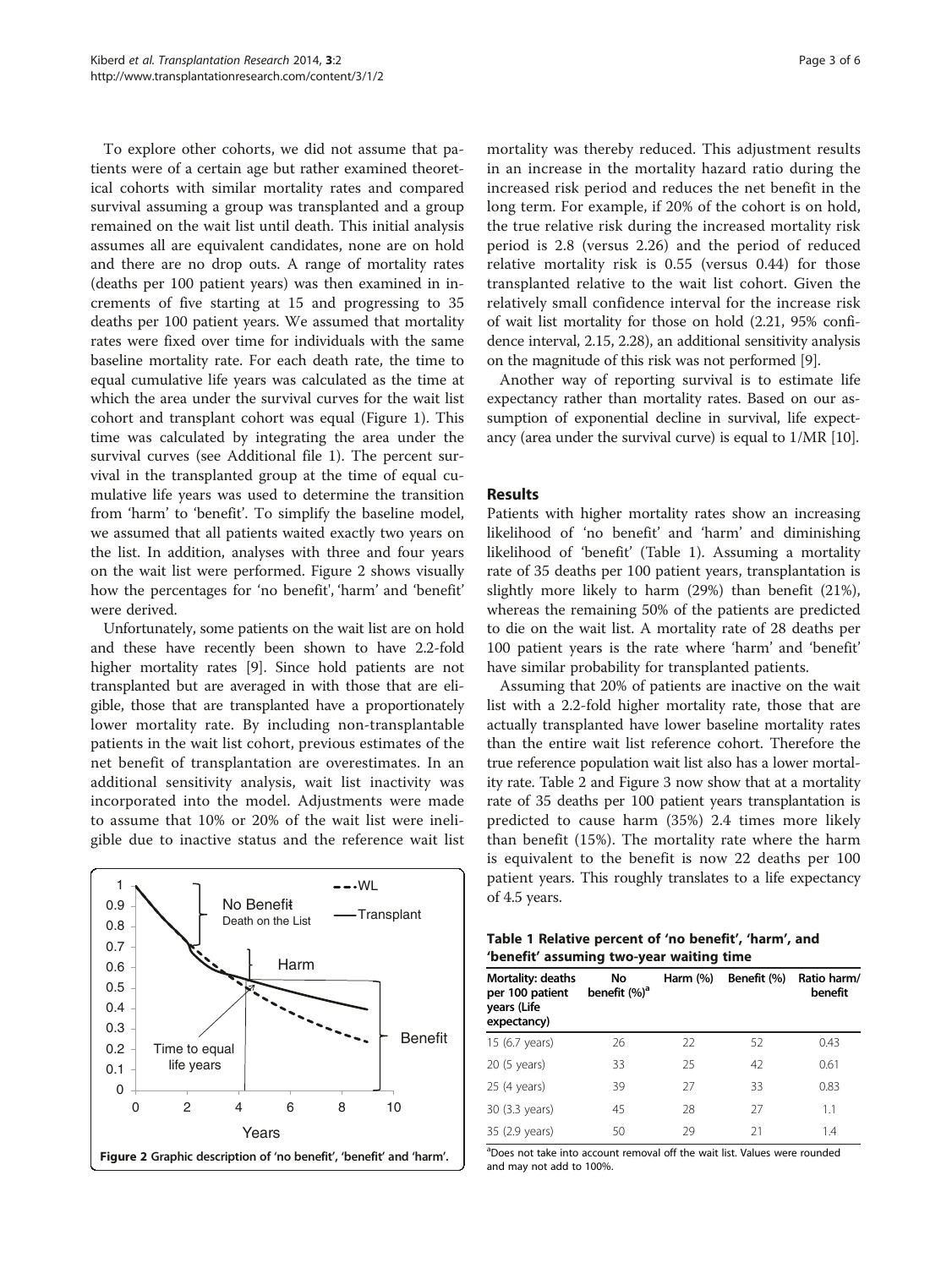<span id="page-3-0"></span>Table 2 Relative percent of 'no benefit', 'harm', and 'benefit' assuming a two-year waiting time and 20% of wait list inactive with 2.2-fold higher mortality rate

| Mortality: deaths<br>per 100 patient<br>years (Life<br>expectancy) | No<br>benefit (%) <sup>a</sup> | Harm $(\%)$ | Benefit (%) | Ratio harm/<br>benefit |
|--------------------------------------------------------------------|--------------------------------|-------------|-------------|------------------------|
| 15 (6.7 years)                                                     | 26                             | 29          | 45          | 0.63                   |
| 20 (5 years)                                                       | 33                             | 32          | 35          | 0.93                   |
| 25 (4 years)                                                       | 39                             | 34          | 26          | 1.3                    |
| 30 (3.3 years)                                                     | 45                             | 35          | 20          | 1.8                    |
| 35 (2.9 years)                                                     | 50                             | 35          | 15          | 2.4                    |

<sup>a</sup>Does not take into account removal off the wait list. Values were rounded and may not add to 100%.

Assuming that only 10% of the patients are inactive at any one time changes this equivalency rate to 26 deaths per 100 patient years. Longer waiting time increases the percentage likely to suffer no benefit (die on the list) and reduces the absolute percentages for 'harm' and 'benefit'. However, the ratio of harm to benefit remains unchanged. Table 3 shows that longer wait time increases the percentage that will derive no benefit and diminishes the percentage that shows benefit.

# **Discussion**

The model shows that a significant proportion of patients with high mortality rates is not likely to live long enough to receive a transplant and, more importantly, is more likely to be harmed than to benefit. Not transplanting patients with life expectancies < five years (> 20 deaths per 100 patient years) seems to be a reasonable recommendation based on the likelihood of greater harm. Currently, 43% of patients  $\geq 65$  years of age on the wait list are considered to be high risk (diabetes mellitus or two of the following: ischemic heart disease, cerebral vascular disease, congestive heart failure or peripheral



Figure 3 'No benefit', 'benefit', and 'harm' assuming hold wait listed patients are not transplanted and have higher mortality rates.

| mortality rate                                                                            |                                |          |             |                        |  |
|-------------------------------------------------------------------------------------------|--------------------------------|----------|-------------|------------------------|--|
| Mortality: deaths<br>per 100 patient<br>years (Life<br>expectancy)<br><b>Waiting time</b> | No<br>benefit (%) <sup>a</sup> | Harm (%) | Benefit (%) | Ratio harm/<br>benefit |  |
| 15 (6.7 years)                                                                            |                                |          |             |                        |  |
| 3 year                                                                                    | 36                             | 25       | 39          | 0.63                   |  |
| 4 year                                                                                    | 45                             | 20       | 33          |                        |  |
| 20 (5 years)                                                                              |                                |          |             |                        |  |
| 3 year                                                                                    | 45                             | 27       | 29          | 0.93                   |  |
| 4 year                                                                                    | 55                             | 22       | 23          |                        |  |
| 25 (4 years)                                                                              |                                |          |             |                        |  |
| 3 year                                                                                    | 53                             | 27       | 20          | 1.3                    |  |
| 4 year                                                                                    | 63                             | 22       | 15          |                        |  |
| 30 (3.3 years)                                                                            |                                |          |             |                        |  |
| 3 year                                                                                    | 60                             | 26       | 14          | 1.8                    |  |
| 4 year                                                                                    | 70                             | 19       | 11          |                        |  |
| 35 (2.9 years)                                                                            |                                |          |             |                        |  |
| 3 year                                                                                    | 65                             | 25       | 11          | 2.4                    |  |
| 4 year                                                                                    | 75                             | 18       | 8           |                        |  |

Table 3 Relative percent of 'no benefit', 'harm', and 'benefit' assuming a three and four year waiting time and 20% of wait list inactive with 2.2-fold higher mortality rate

<sup>a</sup>Does not take into account removal off the wait list. Values were rounded and may not add to 100%.

vascular disease) and have an average mortality rate of 22 deaths per 100 patient years [[8\]](#page-5-0).

Longer wait times increase the probability of 'no benefit' (death on the list) and reduce the likelihood of 'benefit'. Therefore, centers with long wait times will devote more time and resources evaluating patients that will never be transplanted. This analysis did not take into account removal from the list, which would also be responsible for inefficiency. In the US, 46% of wait listed patients over the age of 65 are never transplanted [\[11\]](#page-5-0). Not all die on the list, and some are removed. One strategy is to delay evaluation until patients have sufficient wait time where the likelihood of transplantation is high. Transplant centers with this strategy essentially 'weed out' the poor candidates by attrition prior to evaluating for the wait list. In some centers (including our own) with relatively short wait times, the tendency is to be more utilitarian and to test and retest to look for a contraindication to exclude marginal patients. Tests and more tests add to inefficiency, costs, and false expectations. It is conceivable that these different evaluation strategies and center realities are responsible for significant wait list number variations as a proportion of those on dialysis when in fact the actual number and characteristics of patients transplanted are not different.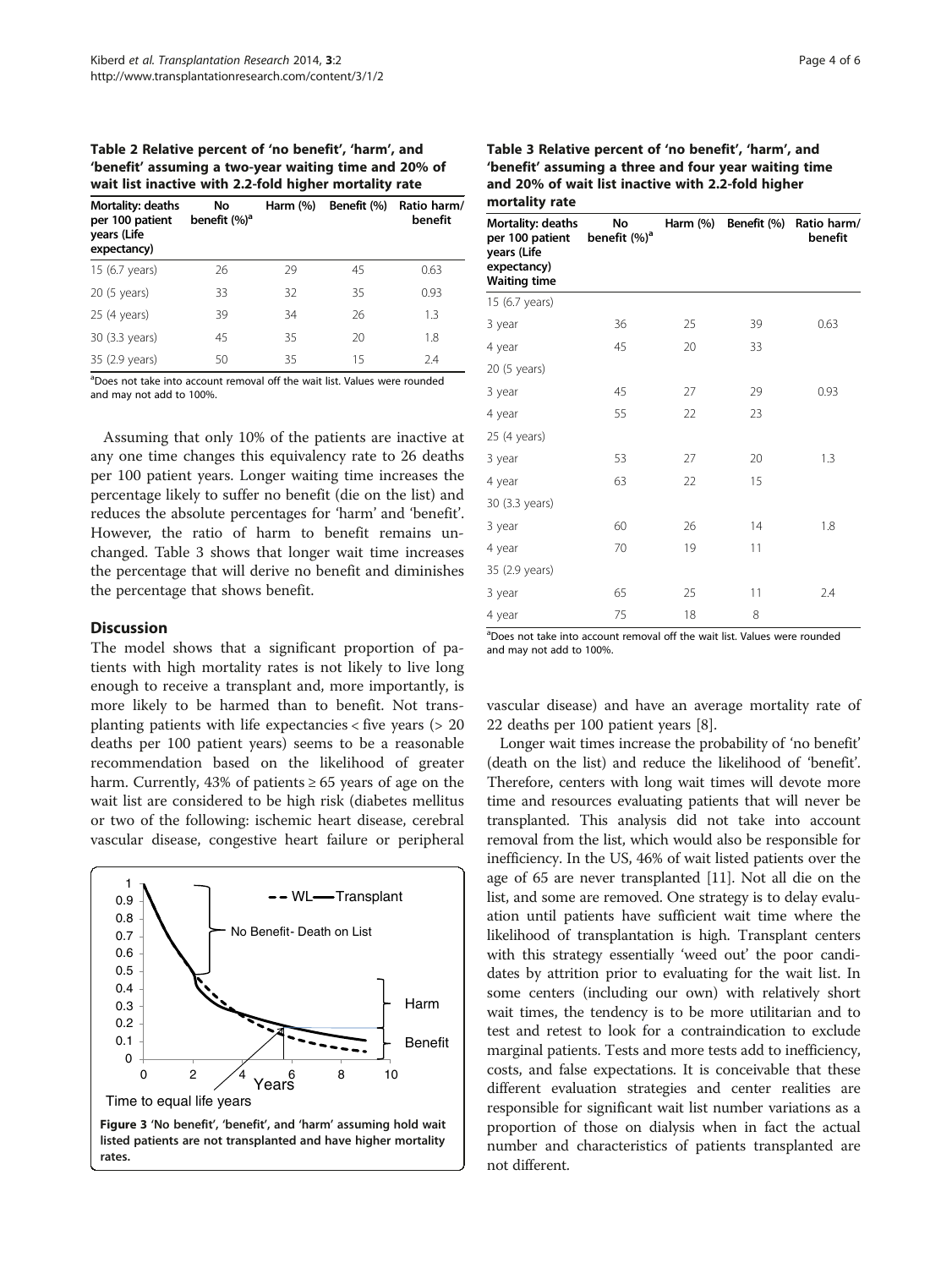Unfortunately, accurate unbiased survival calculators are not readily available to clinicians to provide baseline mortality rates. Recent studies on frailty have shown that functional status, in addition to co-morbidities, may be an important determinant of survival [\[12,13\]](#page-5-0). Many of the elderly patients that are not referred and have no absolute contraindication to transplantation are likely to be frail and are more likely to be harmed from the transplant surgery and immunosuppression than more robust individuals. Although adding functional measures may improve prognostication, absolute prediction for an individual will never be 100%. Some have argued rather that attempting to 'quantify the amorphous', we should spend more time discussing uncertainty [[14](#page-5-0)]. Rather than saying a patient has an absolute contraindication as if there is certainty that the patient will be harmed with an intervention, we might suggest the poor candidate is more likely to be harmed than to benefit. Future research is needed not only to improve prognostication, but also in communicating uncertainty to the patient and the community. Ethically, this uncertainty is a more honest construct than arguing a patient is either not a candidate based on 'do no harm' (non-maleficence) or not a candidate based on a presumption of limited benefit (utilitarianism). The overall aim is to promote being reasonable but also transparent with the need for ongoing research and reassessment of eligibility decisions [[15](#page-5-0)].

This present analysis uses mortality rates to generate time to equal cumulative life years from the time of transplantation. Wolfe and Gill calculate time to equal survival [[6,8\]](#page-5-0). These are two different time points. Since the survival curve for the transplant cohort is inferior to wait list cohort up to this point, the overall life years (area under the curve) favors the wait list at this point. The time from transplant to the time of equivalent life years is the more critical value.

This study did not calculate net benefits. Projections of net benefit as currently calculated are derived from relatively short follow up times projected over several decades. For instance, the median follow up in the study by Gill was less than three years [[16](#page-5-0)]. The study by Wolfe included patients from 1991 to 1997 [[6\]](#page-5-0). Patient mortality increases exponentially with age (Gompertz's law) and this needs to be taken into account when projecting patient survival beyond five years especially in older subjects [\[17,18](#page-5-0)]. Long-term projected calculations that assume constant mortality overestimate benefit. However, follow up in these studies is likely to be sufficient to calculate time to equal cumulative life years. In addition, prior studies did not take into account hold status of wait listed patients with higher mortality rates [\[9](#page-5-0)].

We did not specifically address cohorts with lower mortality rates since the duration of relative risks for transplantation (increased, equal and reduced) might be

different and more favorable to transplantation. However, even using this model and assuming many patients on the transplant list have mortality rates of between 5 and 10 deaths per 100 patient years, 65 to 80% would be predicted to benefit with a 10 to 17% probability of harm with transplantation [\[16\]](#page-5-0). For pediatric recipients with even lower mortality, the likelihood of benefit would be greater. The probability of 'harm' and 'no benefit' collectively would approach 10% in this cohort, with 90% deriving benefit.

The model assumes that the period of increased risk remains unchanged and the magnitude of this risk is independent of mortality rate. Further sensitivity analysis on the magnitude of risk or duration of risk for the transplant cohort are problematic since changing one variable will distort survival if adjustments are not made in the remaining variables. There is some evidence that the time of early increased risk is longer and the magnitude of the risk is higher with higher mortality rates. Gill et al. recently show that the early peak mortality relative risk (compared to the wait list) in a 'low risk' elderly cohort was about 1.7 for a standard donor organ whereas the peak mortality relative risk in a 'high risk' elderly cohort was 2.5 [[8\]](#page-5-0). Gill's study also showed that the relative mortality risk for expanded criteria donors (ECDs) was even higher. Therefore, patients receiving ECDs will also have relatively more harm than benefit compared to non-ECD organs. Taking into account these factors diminishes the projected benefits and increases the likelihood of harm to a greater extent than projected in this theoretical analysis. Therefore, this analysis is overly conservative in favor of transplantation. The model also assumes that the mortality rate is fixed over time and this is a necessary simplification. However, if the mortality rate increases (or decreases if a comorbidity is reversed) the higher (or lower) rate can then be used accordingly.

The analysis does not take quality of life into account, nor does it take into account the pain and suffering related to transplantation surgery and its complications. A contrary argument is that patients should have a choice to take a greater risk of early death for uncertain benefits. This study shows that even in patients with high mortality rates there will always be a small percentage that derives benefit. Some individuals tend to be conservative in their choice of risky interventions and may prefer an existing health state to an uncertain outcome. This paper does not address different individual levels of risk aversion or risk loving. In addition, this is a simulation exercise to consider an alternative perspective to the net benefit model, it is not meant to be definitive. Future registry analysis of large data sets using this approach would be useful. Finally, the concept of 'harm' may be strong wording. In some cases early death may be unavoidable and related neither to dialysis nor transplantation.